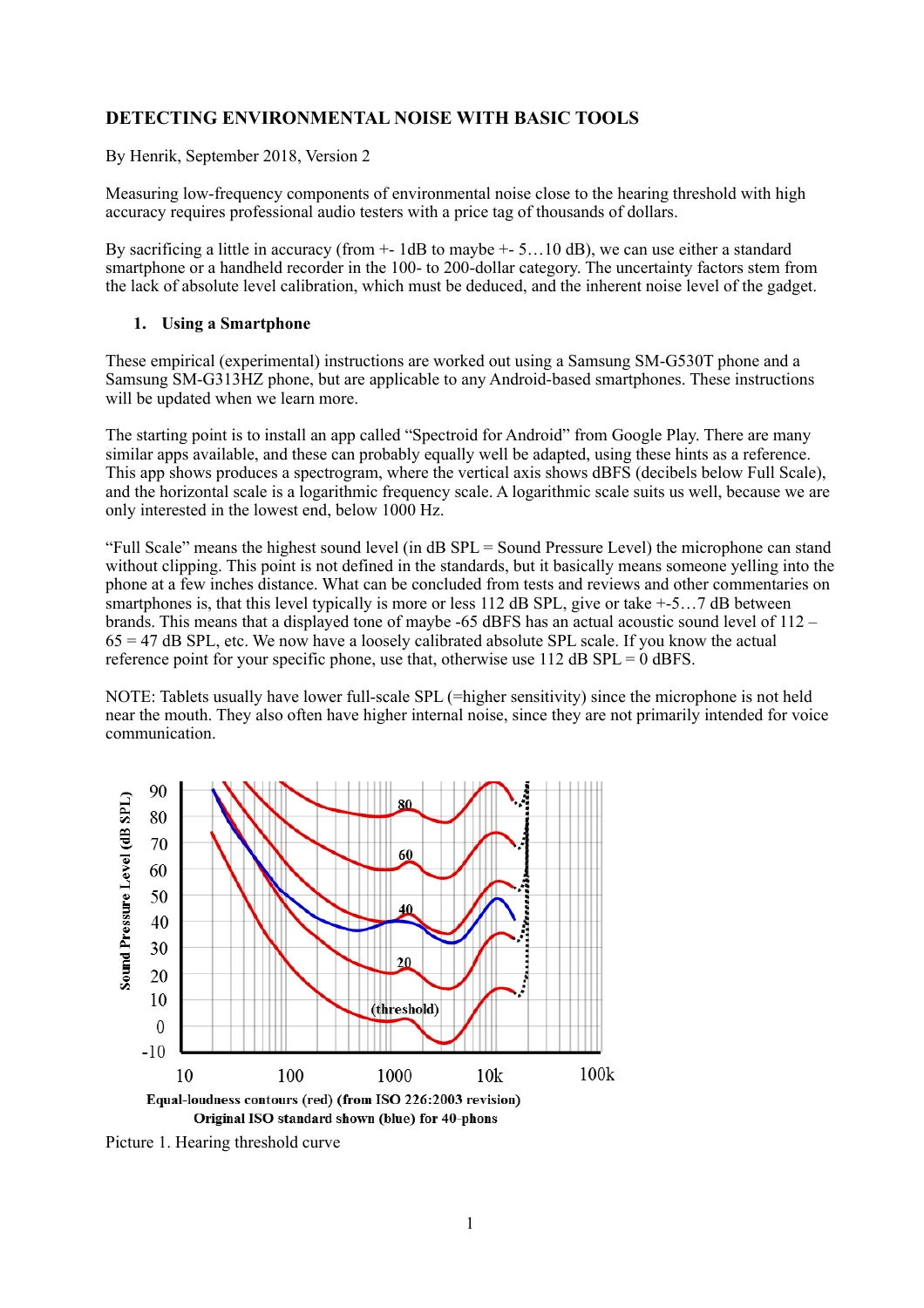The standardized human hearing threshold for young people is defined in the standard ISO 226:2003 (See Wikipedia). For the frequencies we are interested in, the approximate single-tone hearing thresholds are:

| Hz  | dB SPLAge 50-60 years*) |       |
|-----|-------------------------|-------|
| 40  | ~50dB                   | >60dB |
| 50  | $\sim$ 42dB             | >52dB |
| 60  | $\sim$ 37dB             | >47dB |
| 80  | $\sim 30dB$             | >40dB |
| 100 | $\sim$ 25dB             | >35dB |
| 120 | $\sim$ 20dB             | >30dB |
| 240 | $\sim 10dB$             | >17dB |

\*) If you are 70 or older, expect to add another 5 or 10 dB to this hearing threshold, unless you have exceptional hearing.

The hearing threshold numbers for older people are empirical, and there are big variations between individuals. A hearing clinic's audiograms show inverted decibels referred to the nominal hearing threshold for young people, and they do not go lower than 250 Hz, so audiograms are of limited interest in this connection. If you have exactly the hearing of a normal young person, your audiogram is a flat horizontal line at the audiogram's "0 dB" level. Only if the 250 Hz point indicates some drastic deviation from "normal", you can assume that the effect is even bigger (in the same direction) on the lower frequencies.

The following settings in the Spectroid app have so far given the best results. Remember that we are looking for more or less continuous stable or slightly pulsating low-frequency sounds; we are not analyzing speech or music.

#### **Audio:**

Source: Microphone Sampling rate: 11025Hz FFT size: 4096 Decimations:  $0 = 2.7\frac{\text{Hz}}{\text{bin}}$ ; this is the frequency resolution of our spectral analysis. Window function: Blackman-Harris Desired transformation interval: 100ms Exponential smoothing factor: 0.95 (=Max)

### **Display:**

Frequency axis scale: Logarithmic Waterfall: Off Max-hold trace: Off Peak markers: Off Stay awake: On

#### **Miscellaneous:**

Subtract DC: Off Test signal: Off

Adjust the screen (by two-finger moves and pinching/spreading) to show approx. 20(30)…1000(1200) Hz on the horizontal scale, and approx. -50…-120dB on the vertical scale. It is easier to adjust the vertical scale while in vertical screen mode, and the horizontal scale while turning the phone into horizontal mode. If some green "jumping" lines appear, click the "X" in the upper right corner of the screen. This adjustment takes a bit of patience, but the app remembers it once it is done.

Choose a time for recording when you hear your Hum loud and clear, in an otherwise quiet place. Place the phone on a hard-cover book and place the book on a pillow on a table or a bed. The purpose of the pillow is to eliminate possible building vibrations being recorded, and the purpose of the book is to remove the microphone a little from the sound-absorbent pillow surface. Use horizontal screen mode for recording, since we are more interested in the frequency than the absolute levels. If you have a suspected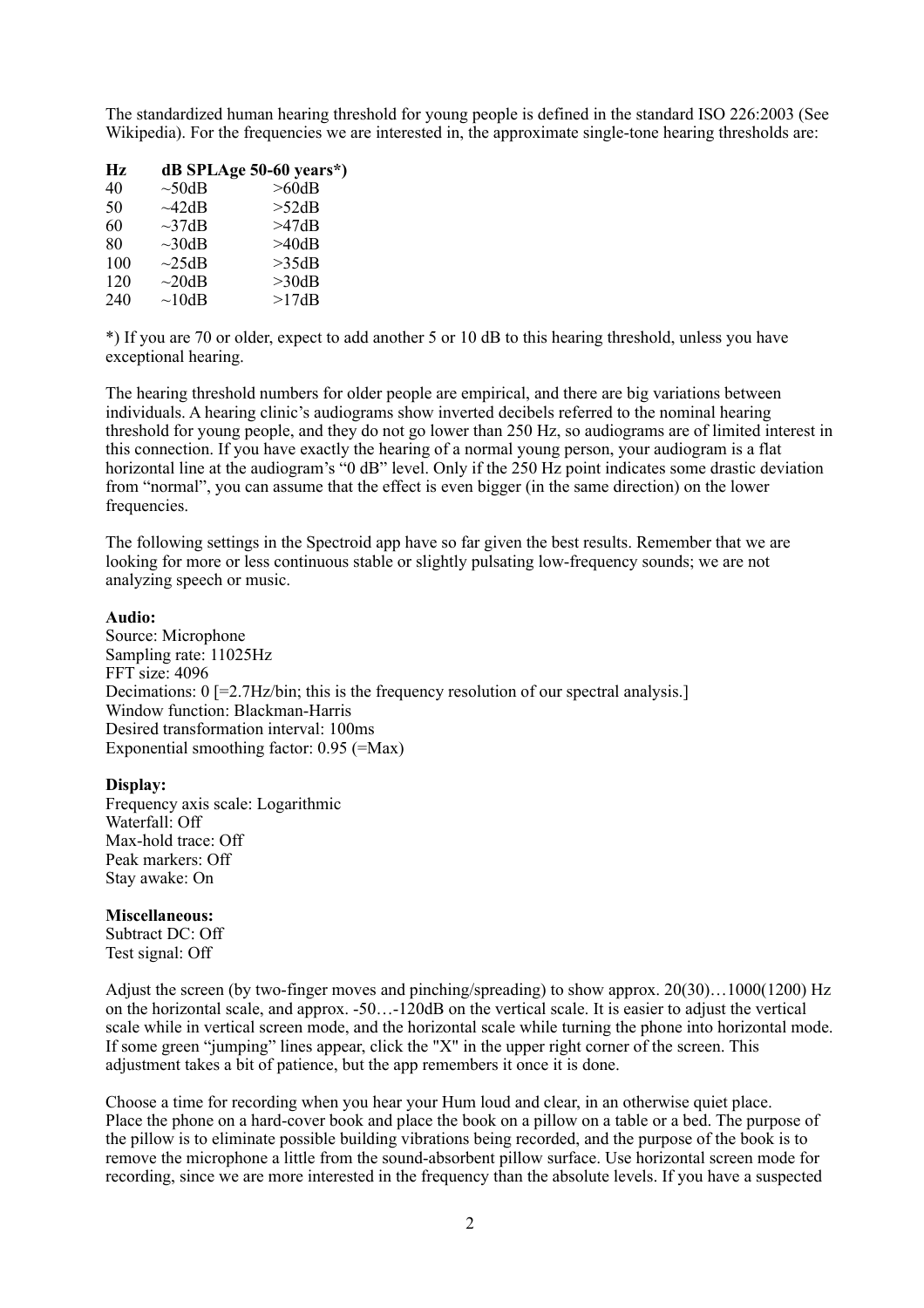source of the sound, turn the microphone towards the source. The microphone in a smartphone is usually located behind a very small hole at the bottom edge of the phone housing.

Remove ticking clocks, and do not place the phone near electrical appliances in standby mode, like TVs or microwave ovens, or unplug such devices.

Be absolutely still and quiet, and observe the emerging spectrum picture. When you have a more or less stable diagram, click the "pause" symbol with a soft-tipped stylus to freeze the picture and store the screenshot. It should look something like Picture 2 in a very quiet room. In this case the main power distribution panel of the house was switched off.



Picture 2. Total silence



Picture 3. Distant fan sound, not audible.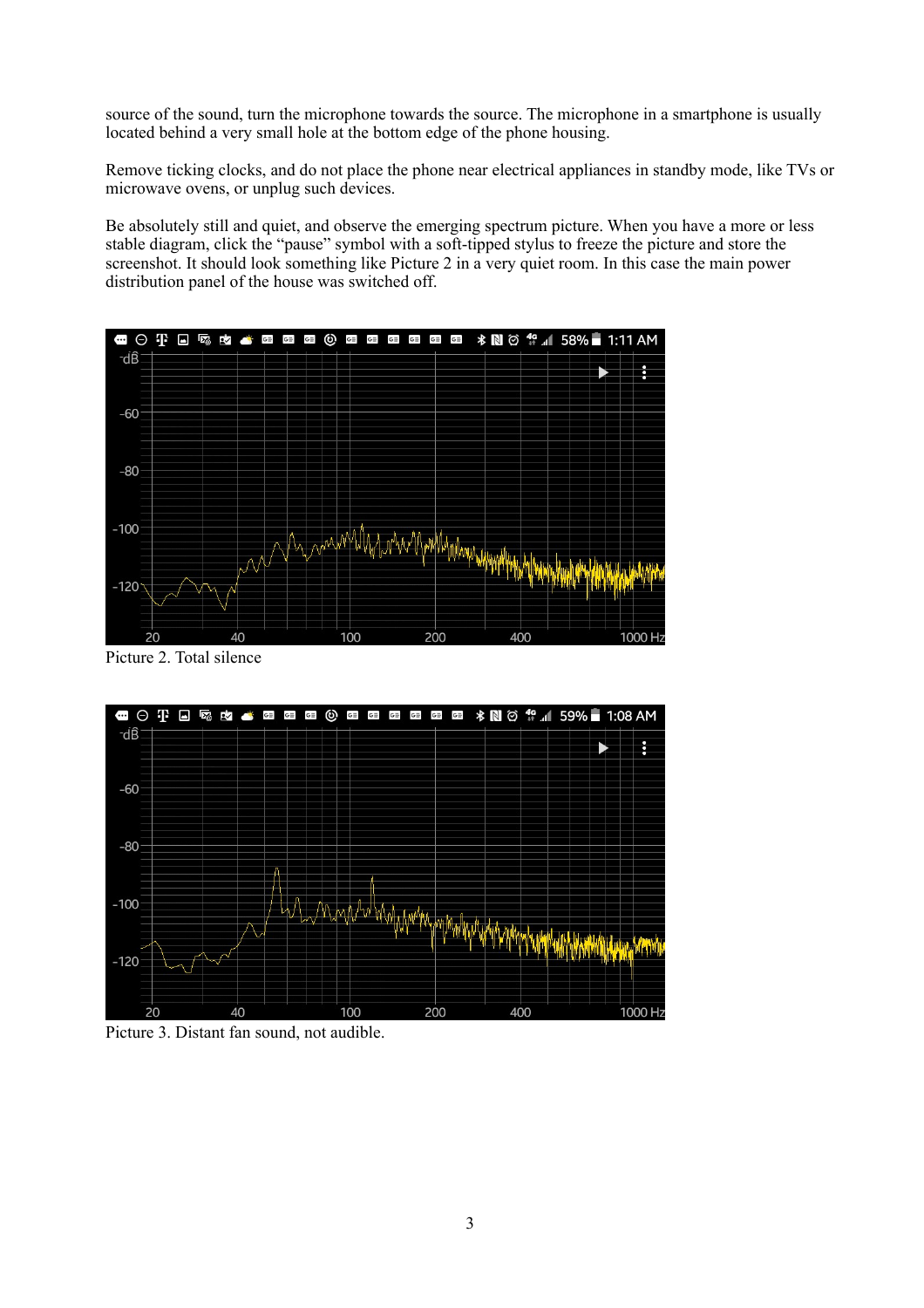

Picture 4. Refrigerator running, fully audible

In **Picture 2** the noise levels (per 2.7 Hz of bandwidth) around 120 Hz are approx. -105 dBFS, which corresponds to  $112-105 = 7$  dB SPL. This lies below the hearing threshold even for a young person with perfect hearing.

In **Picture 3** the power was switched on at the distribution panel of the house, and it shows a small noise peak of -87 dBFS at approx 56Hz and another around 112Hz (most likely an exhaust fan). The first noise peak is attenuated by the low-cut filter of the phone by an estimated 5 dB, so the actual reading should have been -82 dBFS, which converts to  $112-82 = 30$  dB SPL. This is still way below the hearing threshold even with perfect hearing. The 112Hz peak is estimated to be affected by only 1 dB by the filter, so the actual levels should be approx. -90 dBFS, which converts to  $112-90 = 22$  dB SPL. This is just at the threshold for a person with perfect hearing, and 90% of all people would not hear anything.

**Picture 4** is the screenshot of a refrigerator, where the compressor is operating. Here we can see the basic approx. 58 Hz sound from a motor running with 60Hz line power and having a slip of approx. 3-4%, and a second harmonic at around 116 Hz. Additionally we see miscellaneous mechanical sounds from the compressor, at approx. 43Hz, 98Hz, 130Hz, 230Hz and 260Hz. Note that the frequency scale is logarithmic, so mid-way between two lines is not 150% of the left grid line, but approx 141%. For example the 260Hz tone here is -55dBFS, which converts to  $112-55 = 57$  dB SPL, which at this frequency is "loud and clear" to anyone but totally deaf people. Also remember, that all audible tones add together by power addition, and it is the total SPL we actually hear, and call "loudness".

We can draw two technical conclusions from Pictures 2 and 3:

- 1) The internal noise of this device is barely low enough not to mask single-frequency acoustic signals close to the hearing threshold in the range we are interested in. [The noise we see comes from the electronics of the phone. If we would hear it through a loudspeaker, it would be a fully audible noise (hiss), because over the full hearing range up to 20,000 Hz, the cumulative noise over all frequencies would be approximately  $20,000\text{Hz}/2.7\text{Hz} = 39$  dB higher. Here we are chasing single low-frequency sounds, and comparing them to the hearing threshold at the frequency in question, so the broadband noise (S/N) inside the phone is irrelevant for these purposes.]
- 2) There is, like in most cellular phones, a low-frequency cut-off filter at the microphone with the purpose of reducing wind noise when using it outdoors. In this case this filter has a cut-off frequency of around 70-80 Hz, which means that this smartphone will show too low readings for very low-frequency environmental noises. However, most power-grid related "hums" are found at or just below 120, 180 and 240 Hz (Europe: 100, 150, 200etc.), so this is not a serious drawback.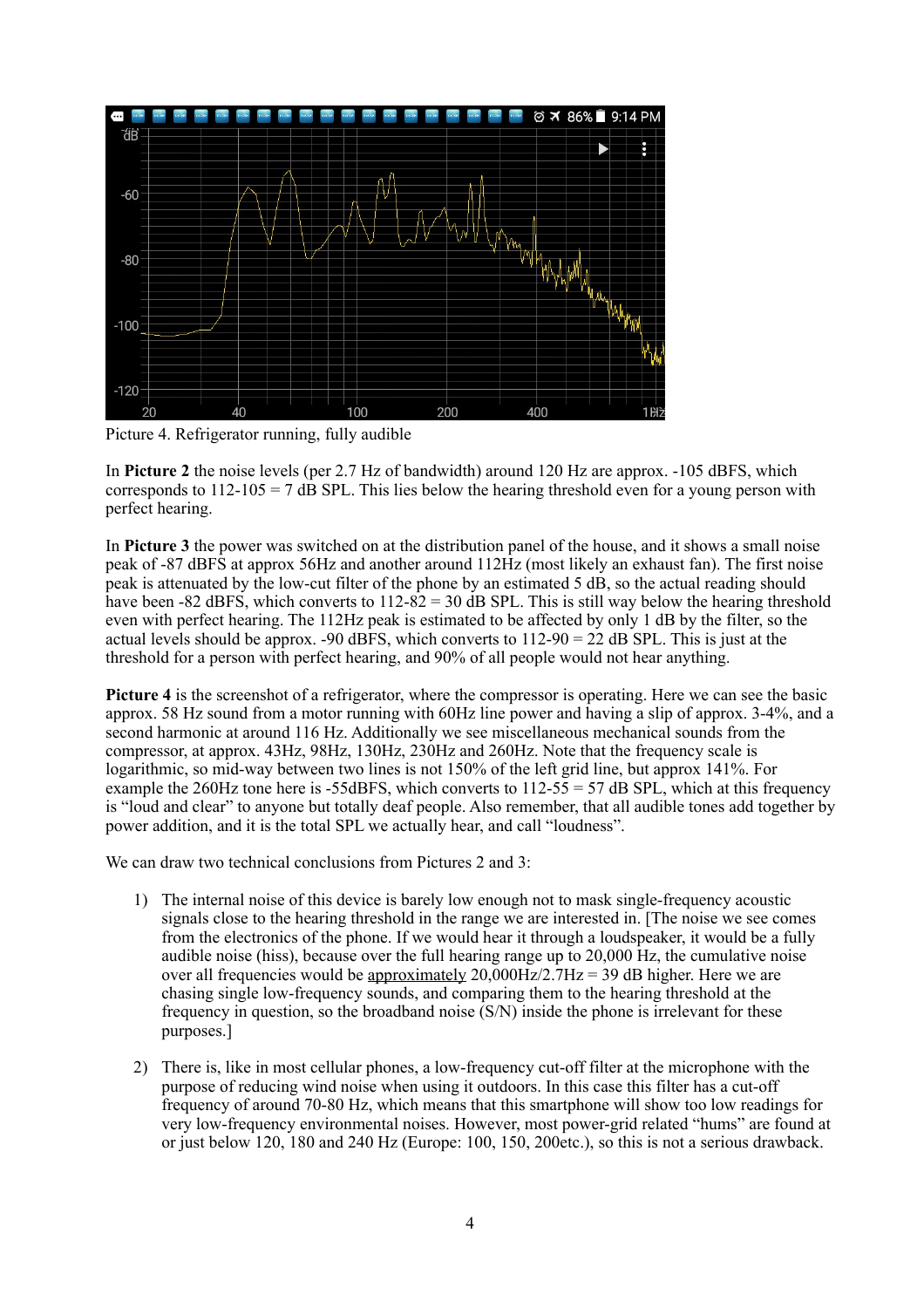We can also draw another important conclusion from Pictures 2 and 3, and the hearing threshold table: **If a person hears a "Hum" and the display looks like Picture 2 or 3, what that person "hears" at that instant is an internally generated hum.** That is the "final proof" of internally generated hum we have been looking for. In other situations the same person may hear external noises or mixtures of internal hum and external noises. Anything internally generated will vary in intensity, just like headaches and other bodily discomforts come and go. All low-frequent environmental noises audible to the human ear will, however, show up on the Spectroid screen.

The fact that a hum sensation in this way may be proven to be of internal origin does not exclude that it may be caused or triggered by some external influences, like earlier exposure to various forms of radiation, medication, auditory overload or other mechanisms. These are still open questions.

If the internal noise level of your phone in a totally silent environment is any higher than what is shown in Picture 2 above, that model may not be suitable for this purpose. Likewise, if the low-frequency cut-off of the microphone starts at 100 Hz or higher, that model may not be suitable. The model used above represents more or less minimum requirements for the results to be useful. The Samsung SM-G313HZ model has around 10dB lower noise and a cut-off of around 40 Hz, so the variations are big also within the same brand.

## **2. Using a TASCAM DR-40 Recorder**

The TASCAM DR-40 handheld recorder is one of many similar affordable handheld recorders, popular among reporters and musical recording amateurs. Its noise performance is much better than that of any smartphone. If you have another recorder, just adapt these instructions to your model.

The TASCAM cannot accommodate any spectrogram app, so we have to make recordings, maybe 30-60 seconds in length, and then analyze the recording by using a spectrum analyzer app on a computer. We have here used Audacity, which is totally over-engineered for our purposes, but there are many other similar and easier-to-use apps available. You can use the hints below for settings in other apps.

One advantage of the TASCAM over a smartphone is that its microphones cover down to below 10Hz with the low cut-off filter disabled. It is therefore usable for investigating also very low-frequency hum phenomena, like traffic rumble. The TASCAM DR-40 recorder is, however, very sensitive to interference from cellphones. Keep your phone in another room while recording or put it in Airplane Mode to avoid distorting the audio recording.

The empirical best settings for the TASCAM appear to be the following. These will be updated if/when we get more experience or feedback. The recorder must be used as battery operated for this purpose.

Recording mode: MONO, WAV 24 bit, sampling rate 44.1 kHz (=lowest available)

LOW CUT: OFF (Options are OFF, 40Hz, 80Hz, 120Hz) EFFECTS: OFF LIMITER: OFF LEVEL CONTROL: OFF (= manual volume control). This can be set only in mode "Record, Standby". Manual level setting (on the left side of the recorder body): Exactly mid-position (check the numbered scale in the display and set it to 45).

*[NOTE: The clipping point for the TASCAM DR-40 is given as 125 dB SPL, however, without mentioning at what volume setting. The manufacturer has been unwilling to confirm any specifications either by mail or telephone, so it is for the time being only my best guess, that 125 dB SPL ~ 0 dBFS with this setting. Side-by-side recordings with smartphones have confirmed that this assumption is not too far off.]*

In Main Menu:

 Pre-Recording Buffer: OFF Auto Record: OFF

In Record Mode: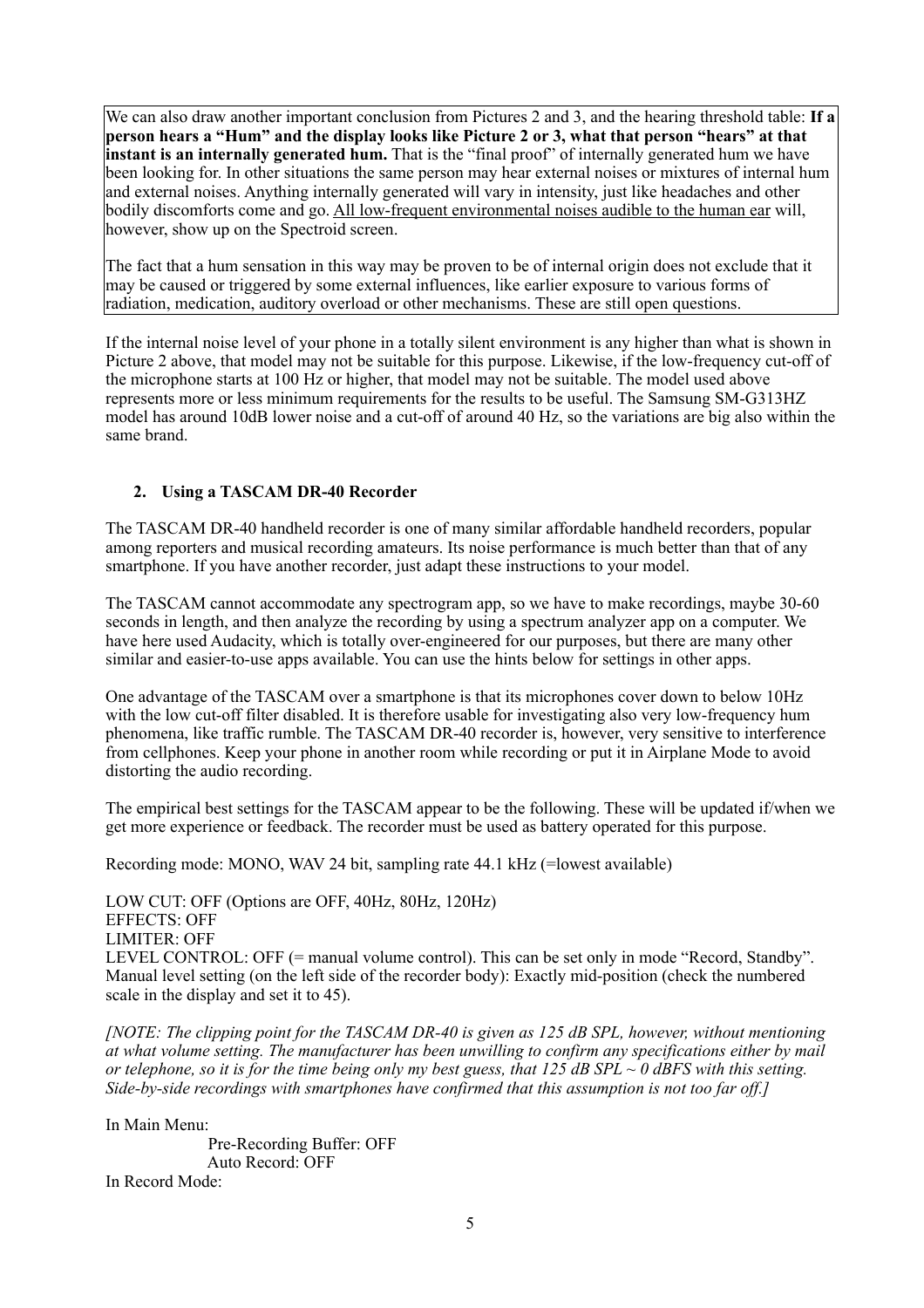Rec. Mode: MONO Source: Internal (INT) Dual mode: NO 4-ch mode: NO MS-decoding: OFF

Using this assumption, a reading of for example a 120 Hz hum of -75 dBFS now converts to  $125-75$  = 50dB SPL. This would be clearly audible both for a young person and also for anyone aged 50 to 60.

Transfer the recorded audio file to your computer, and open it with Audacity (File - Open). Choose the display mode "Waveform (dB)" and the correct sampling rate (44.1 kHz) and coding (24 bit) by opening the small menu button in the upper left corner of the graphic display window. Select the start point of the analysis by left-clicking on the recording graph, and then select the length using the "finger" pointer. Click stop (pause) if the file starts playing during this process. Do not select sections where there are sudden noises or clicks, since they will distort the spectrum analysis.

Go to Analyze – Plot Spectrum. Select the following settings at the bottom panels:

**Algorithm:** Spectrum. **Size:** 16384 (With sampling rate of 44.1 kHz, this will generate the same frequency resolution as in the case of the smartphone above, or  $44100/16384 = 2.69165 \sim 2.7$  Hz/bin). **Function:** Blackman-Harris window **Axis:** Log Frequency

Move the spectrum window to the side and check that the start-stop points in the recording graph have not accidentally changed. If they had changed, close the spectrum window and select again and click Analyze – Plot Spectrum again. Now the spectrum graph shows the different frequency components with approximately correct amplitudes (approx. +-2 dB, assuming that the dBFS scale calibration is correct). To identify the exact frequencies of various hum components, change to Rectangular Window and use the cursor to find the peaks. The amplitudes are not correct with Rectangular Window, but the frequency is accurate. Identify the exact frequencies with Rectangular Window, and then read the amplitude using the Blackman-Harris window.

Save a screenshot of the spectrum while using the Blackman-Harris window. This is the best picture of what has been recorded, which we can obtain with this tool.

One limitation of the Audacity analysis window is that the lowest visible amplitude level is -90 dBFS, which converts to 125-90 = 35 dB SPL. This means that a -90 dBFS single-frequency sound above approx. 100Hz already reaches the hearing threshold. However, what we are trying to do is to identify low-frequency noises that "drive people crazy" or at least prevent them from sleeping. Something just above the hearing threshold would never be described in those terms. So if we find environmental sounds that disturb us, they will show up "loud and clear" at much higher levels than -90 dBFS.

Picture 5 shows the Audacity spectrum plot for the same situation as in Picture 4 (the recorder and the phone were side by side). We can determine the frequency components much more accurately in the Audacity plot by moving the cursor.